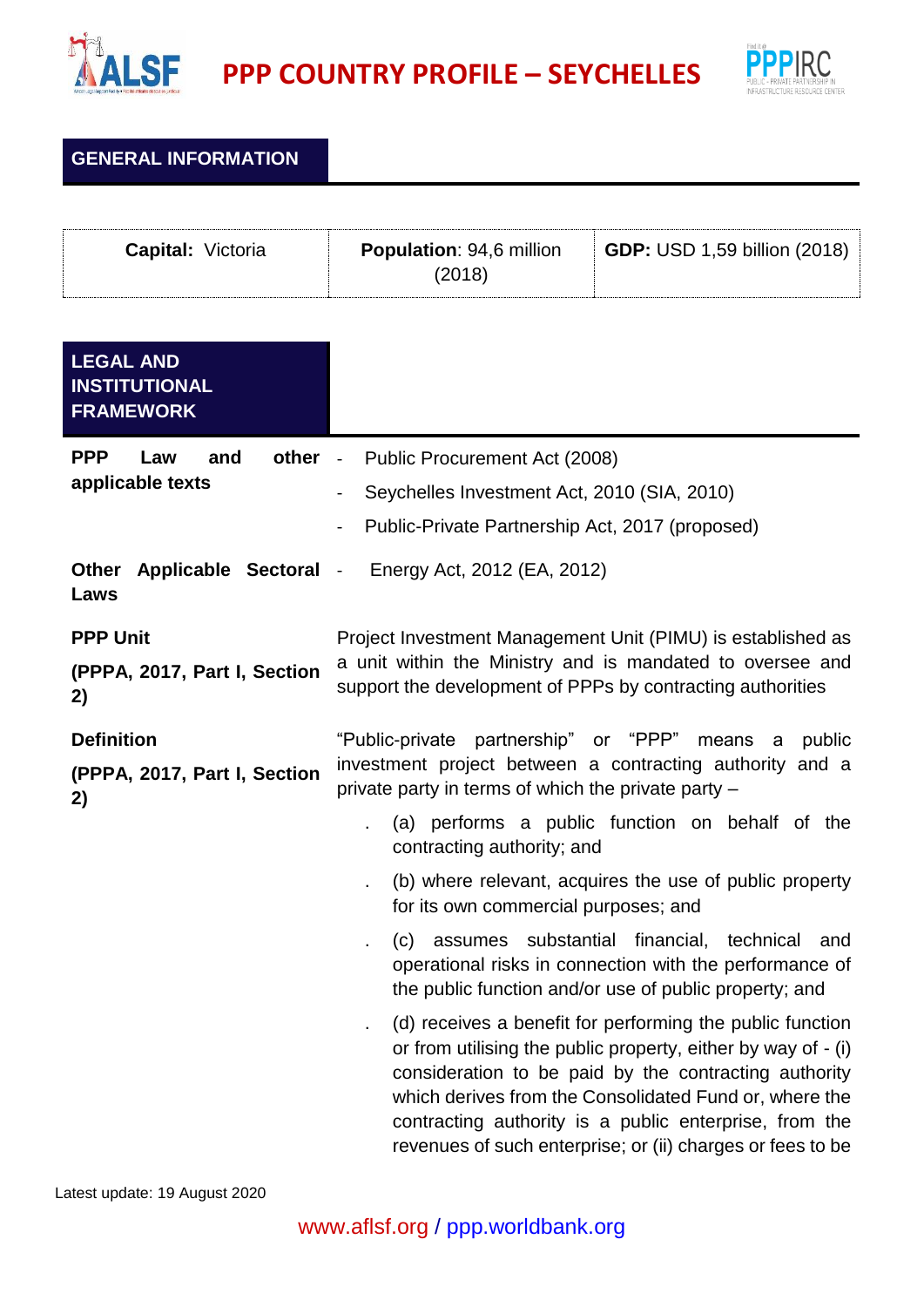

**PPP COUNTRY PROFILE – SEYCHELLES**



collected by the private party from users or customers of a service provided to them; or (iii)a combination of such consideration and such charges or fees.

| <b>General Principles</b><br>(SIA, 2010, Art 4-9)                                                                         | Any investment in Seychelles shall be in accordance with (i) the<br>principle of fair and equitable treatment of investor, (ii) the<br>protection of property, (iii) the principle of transparency, (iv) the<br>principle of the continuation of activities and the protection of<br>the transfers of the investor's profits (Part II, Investment<br>Protection)                                                                                                                                                                                                                                                                                                                                                                                                                                                                                                                                                                                                                                                                                                                                                                                                                                                                                                                                                                                                                     |
|---------------------------------------------------------------------------------------------------------------------------|--------------------------------------------------------------------------------------------------------------------------------------------------------------------------------------------------------------------------------------------------------------------------------------------------------------------------------------------------------------------------------------------------------------------------------------------------------------------------------------------------------------------------------------------------------------------------------------------------------------------------------------------------------------------------------------------------------------------------------------------------------------------------------------------------------------------------------------------------------------------------------------------------------------------------------------------------------------------------------------------------------------------------------------------------------------------------------------------------------------------------------------------------------------------------------------------------------------------------------------------------------------------------------------------------------------------------------------------------------------------------------------|
| Tendering and contracting<br>procedures / Choice of the<br>private partnership<br>(PPPA, 2017, Part<br>IV,<br>Section 12) | A PPP agreement between a contracting authority and a private<br>party must comply with the following basic requirements -<br>(a) describe in specific terms the nature of the private<br>ä.<br>party's role in the public-private partnership;<br>(b) identify the rights and responsibilities of the<br>contracting authority and the private party in relation to<br>the project, and where applicable, lenders in relation to<br>step in rights of lenders;<br>(c) specify the manner in which the PPP will be funded<br>ä,<br>and the relevant financial terms;<br>(d) ensure the management of performance of the<br>private party;<br>(e) provide for the return of public property, if any, to the<br>contracting authority, at the termination or expiry of the<br>PPP agreement, in such manner as may be provided for<br>in the PPP agreement;<br>(f) provide for the sharing of risks between the<br>contracting authority and the private party;<br>(g) provide for the payment to the private party by way<br>of compensation from the Consolidation Fund or of<br>charges or fees collected by the private party from users<br>or customers of a service provided by it, or a<br>combination of the two, which shall be detailed in a<br>payment mechanism schedule;<br>(h) provide for its duration; and<br>(i) contain such other information as may be prescribed. |
|                                                                                                                           | (2) Every PPP agreement shall be governed by and<br>construed in accordance with the laws of Seychelles.                                                                                                                                                                                                                                                                                                                                                                                                                                                                                                                                                                                                                                                                                                                                                                                                                                                                                                                                                                                                                                                                                                                                                                                                                                                                             |